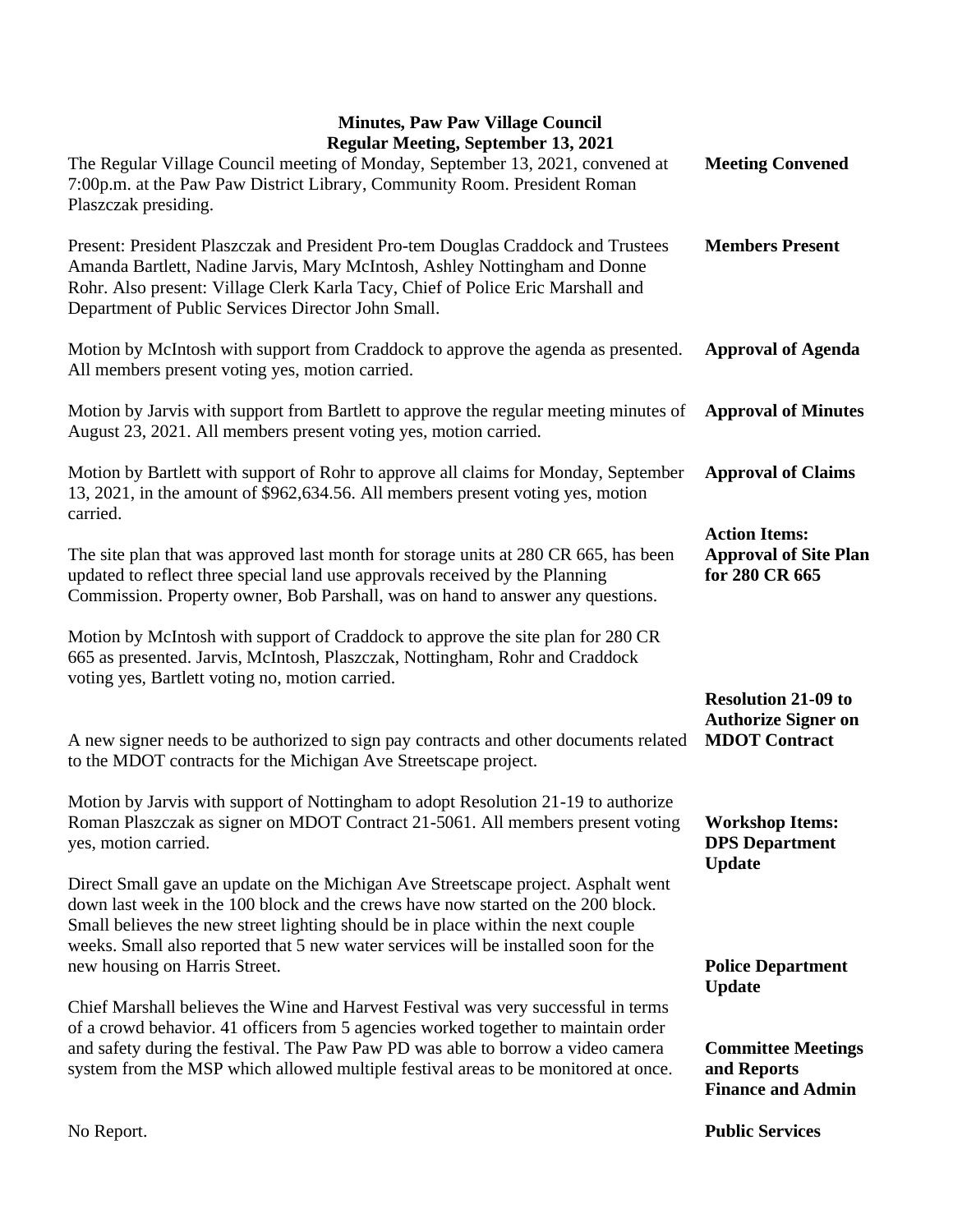| <b>Minutes, Paw Paw Village Council</b><br><b>Regular Meeting, September 13, 2021</b>                                                                                                                                                                                                                                       |                                           |
|-----------------------------------------------------------------------------------------------------------------------------------------------------------------------------------------------------------------------------------------------------------------------------------------------------------------------------|-------------------------------------------|
| No Report.                                                                                                                                                                                                                                                                                                                  | <b>Parks and Rec</b>                      |
| No Report.                                                                                                                                                                                                                                                                                                                  | <b>DDA</b>                                |
| No Report.                                                                                                                                                                                                                                                                                                                  | <b>Economic Develop</b>                   |
| No Report.                                                                                                                                                                                                                                                                                                                  | <b>Farmers Market</b>                     |
| Jarvis reported that sales for the Farmers Market are very slow during Wine &<br>Harvest Festival so she will not be holding next year at that time.                                                                                                                                                                        | <b>Fire Board</b>                         |
| Craddock reported the fire department will be holding a groundbreaking ceremony for<br>their station, September $30th$ from 5-6:30pm.                                                                                                                                                                                       | <b>Historical Committee</b>               |
| Plaszczak reported that the Michigan Athletic Association would like to lend the<br>Village of Paw Paw a plaque commemorating Charlie Maxwell. A venue has not yet<br>been chosen to display the plaque.                                                                                                                    | <b>Housing Commission</b>                 |
| No Report.                                                                                                                                                                                                                                                                                                                  | <b>Maple Lake</b><br><b>Preservation</b>  |
| No Report.                                                                                                                                                                                                                                                                                                                  | <b>Planning Commission</b>                |
| No Report.                                                                                                                                                                                                                                                                                                                  | <b>Wellhead Protection</b>                |
| No Report.                                                                                                                                                                                                                                                                                                                  |                                           |
|                                                                                                                                                                                                                                                                                                                             | <b>Wine &amp; Harvest</b>                 |
| Craddock praised DPS and the PD for their outstanding work during the Wine $\&$<br>Harvest Festival. He notes a wrap-up dinner will be held in the near future.                                                                                                                                                             | <b>Council Member</b><br><b>Comments:</b> |
|                                                                                                                                                                                                                                                                                                                             | <b>Plaszczak</b>                          |
| Plaszczak thought the Wine & Harvest festival was a great success and thanked all the<br>employees and volunteers that helped put it on. Plaszczak also noted that Larry<br>Nielsen will not be the interim manager. Plaszczak has been in contact with the<br>recruiter, Frank Walsh, who may know some candidates for us. | <b>Nottingham</b>                         |
| Nottingham believes the online volunteer sign-up program worked great for the<br>festival.                                                                                                                                                                                                                                  | <b>Jarvis</b>                             |
| Jarvis thanked DPS, the PD and all the volunteer organizations that helped make the<br>festival a success. She noted all the vendors she spoke with were extremely happy at<br>how busy they were and how smoothly everything was run.                                                                                      | <b>Bartlett</b>                           |
| Bartlett inquired to Plaszczak about how the committee that was formed for the<br>property at 139 Commercial was progressing. Plaszczak responded that not much has<br>come of it thus far but hopes to move forward once a new permanent village manager<br>is found.                                                      |                                           |